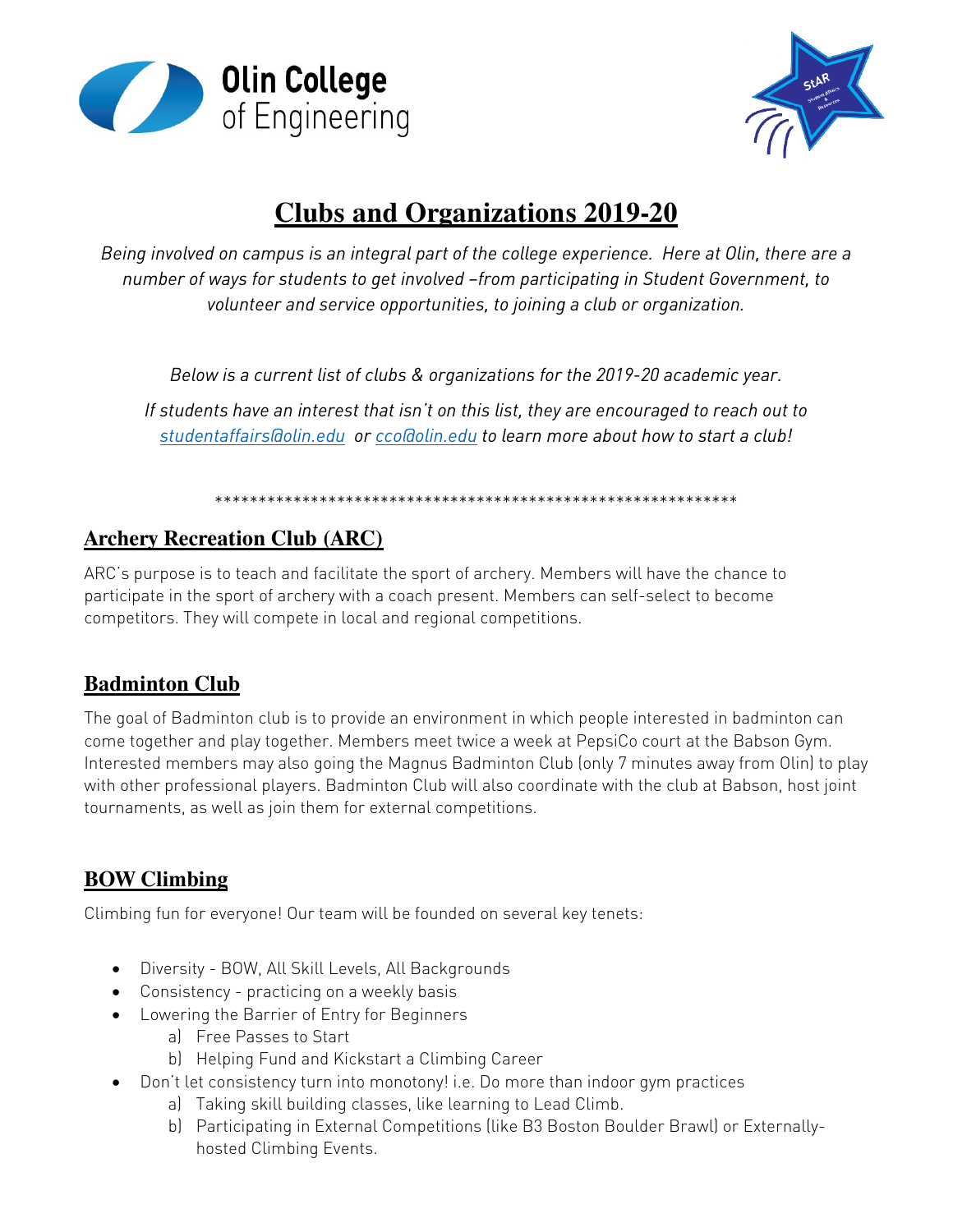- c) Outdoor Climbing.
- d) Internally organized events (Halloween Dress Up Climb, Watch Reel Rock XX screenings together)

#### **Create Radical Amazing Fabricated Thingamabobs (CRAFT)**

CRAFT provides an organized time and environment where students can work on any crafting type projects.

# **Curling Club**

Curling Club strives to give the Olin community a chance to learn about and participate in the sport of curling.

# **Dungeons and Dragons Club (D&D)**

D&D's club purpose is to facilitate games and/or discussion of the roleplaying game Dungeons and Dragons (and other similar systems or tabletop RPGs), and make this traditionally difficult to learn/begin hobby as accessible and inclusive as possible.

# **Franklin W. Olin Players (FWOP)**

The Franklin W. Olin Players (FWOP) will strive to enhance the culture of the Olin College community through the medium of the performing arts. FWOP-sponsored activities will be student-driven, emphasize the Olin ideal of balanced student interests, and serve to reach and involve the entire Olin community.

# **Glass Club**

Glass Club is created to provide students with the opportunity to work molten glass. Glass-working is an amazing fusion of concepts that takes knowledge from chemistry, physics and art to excel. We focus on small-scale "lampworking" (forming glass with a torch) to further our education in the fine arts.

# **Greening Olin and the World (GROW)**

GROW is a student collective for making the world a more environmentally sustainable place. We meet weekly for dinner discussions and project check-ins. GROW will also strive to encourage other community members to be more thoughtful in their actions by encouraging sustainable choices. GROW will support multiple projects based on interests of members.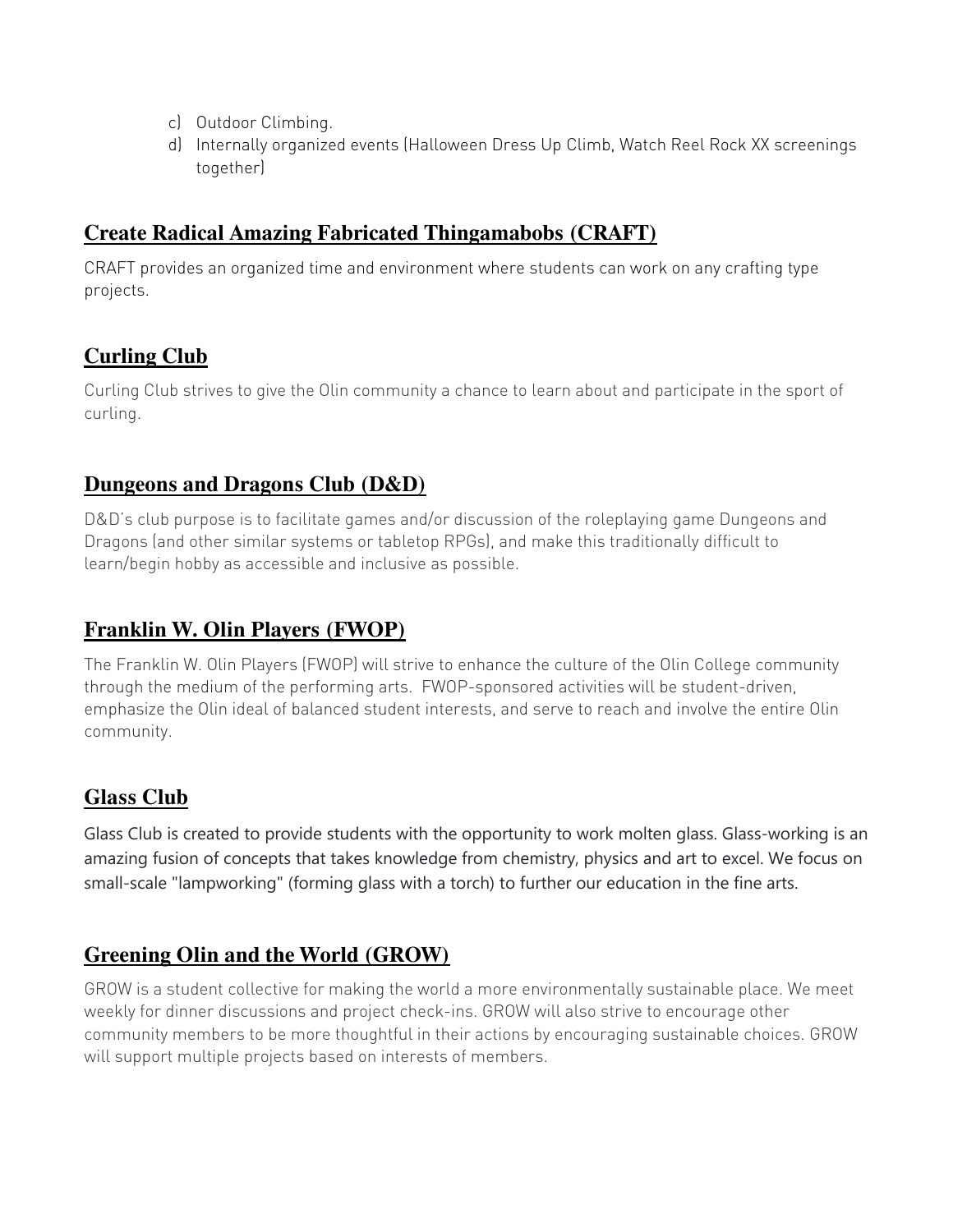#### **Honor Board**

The Olin College Honor Board administers the [Olin Honor Code](https://www.olin.edu/academic-life/student-affairs-resources/student-life/honor-code/) and ensures that it meets the evolving needs of the Olin Community.

Responsibilities:

- To engage the Olin Community in the discussion and administration of the Honor Code and related policies (see appendices in the Student Handbook)
- To use the resources available to the Olin Community to productively and effectively resolve reported violations of the Honor Code and related policies
- To continually evaluate the efficacy of the Honor Board procedures and the Olin Honor Code and address shortcomings therein.

The Honor Board is a branch of Student Government which consists of the Chair, Vice Chair, faculty advisor, staff advisor, and 6 general members. Each class must have at least one representative.

# **Kitchen Club**

The goal of the club is to provide Olin students with good cooking equipment and fun cooking/baking events.

# **Midnight Math**

At Olin, math is generally perceived as a means to an end. A field of mathematics is not deemed worth studying unless some immediate usefulness can be gleaned from it. The Midnight Mathematicians intend to be a counterpoint to this mentality. Alongside their regular math curriculum, we believe students deserve a glimpse at more extraordinary kinds of mathematics, even if the application of this math is not immediately obvious.

# **Olin Collegiate Amateur Radio Club (OCARC)**

#### **Olin Compact Fusion**

Olin Compact Fusion helps students to gain skills in planning, simulating, managing, and executing the construction of a compact fusion reactor.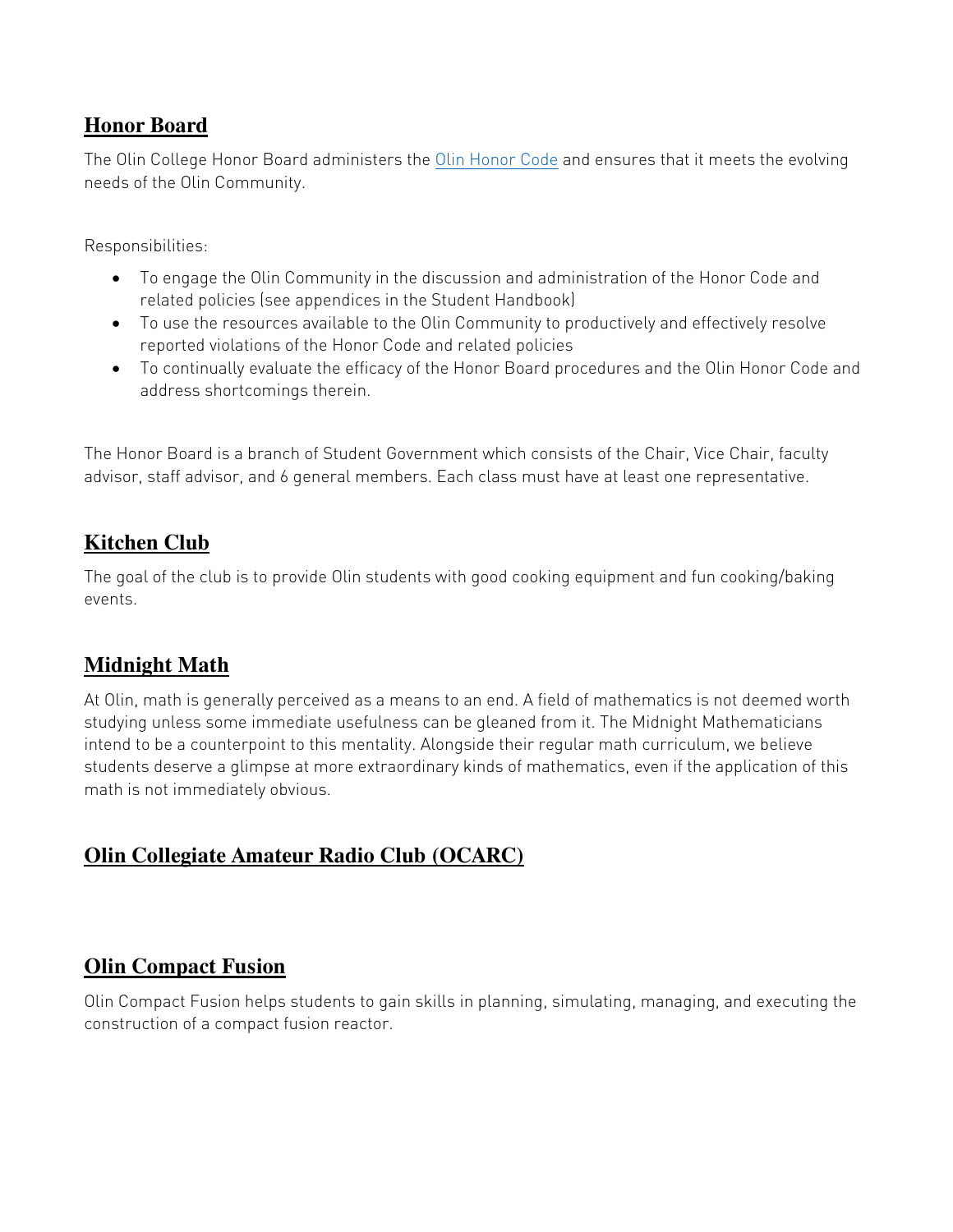# **Olin Data Science Club**

The Data Science club strives to create a friendly learning environment for people interested in data science. Data science involves applying statistics and machine learning techniques to analyze complex data sets and gather insights from data. The Data Science club will accomplish this by participating in data science competitions and connecting with data scientists outside of Olin. The club's goal is to promote a better understanding of statistical methods and how they may be interpreted in the context of the input dataset.

# **Olin Fire Arts Club (OFAC)**

Olin Fire Arts Club is a student-run group that teaches and fosters fire arts performance at Olin.

# **Olin Ignite CS Club**

Olin Ignite CS Club purpose is to spark interest in computer science by teaching local middle schoolers in engaging workshops.

# **Olin Jazz Orchestra (OJO)**

Olin Jazz Orchestra is a club for people that want be a part of a big band at Olin. OJA plays both classic and contemporary big band music.

#### **Olin Rock Orchestra**

Olin Rock Orchestra creates evocative and compelling art by bringing together classical, jazz, and rock musicians.

# **Olin Running Club**

The purpose of this club is to create a community of runners that help Oliners:

- Get and stay in shape
- Find training partners
- Share running tips and information

The group also participates in races through NIRCA, the National Intercollegiate Running Club Association)

#### **Olin Sailing Team**

Olin Sailing Club provides an opportunity for Olin students to sail competitively in College Sailing Conferences.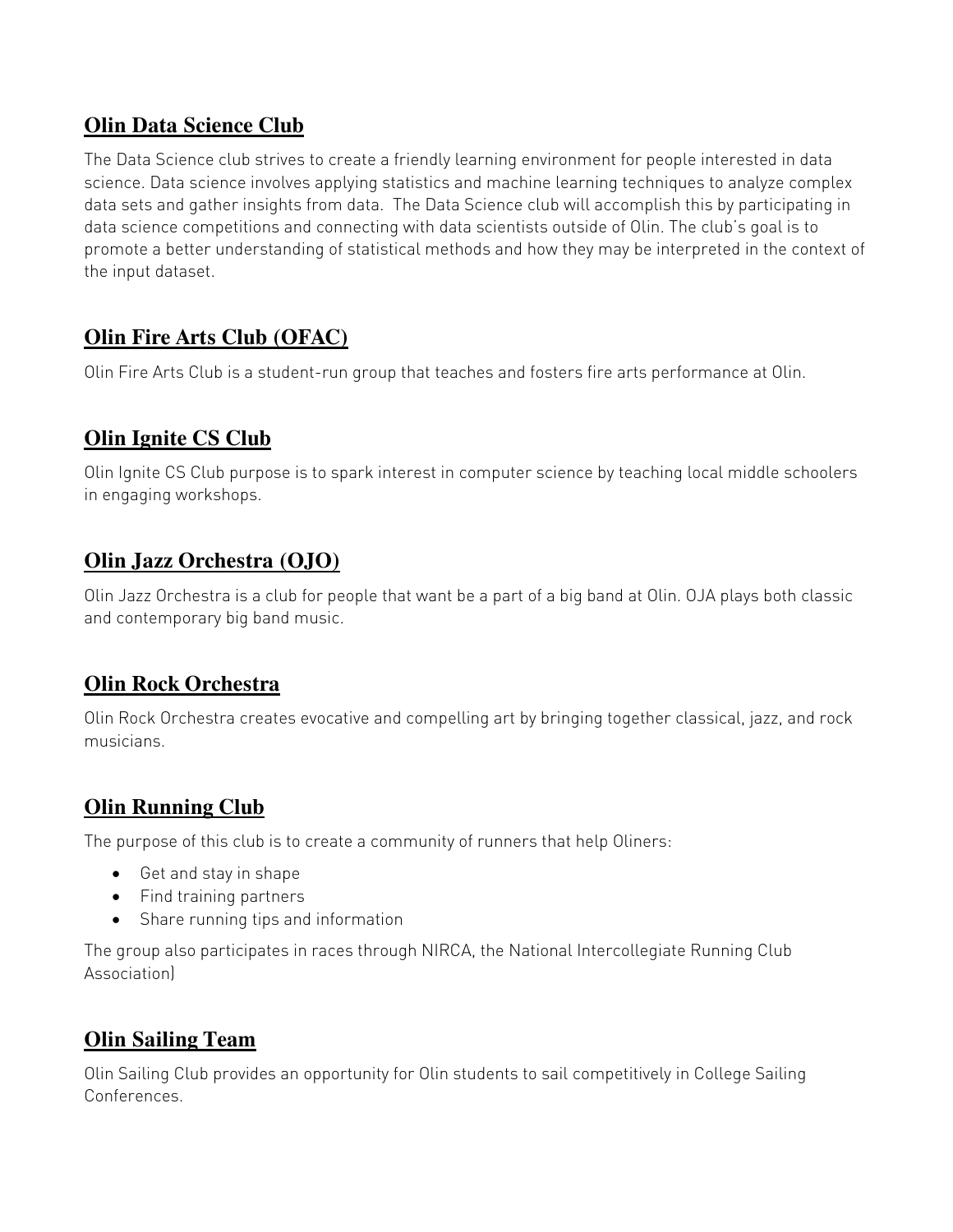# **OPEN**

OPEN exists to foster community and support a safe and supportive environment for LGBTQ people and allies, and also to raise awareness of LGBTQ related issues in the larger Olin culture.

#### **Public Interest Technology (PiNT)**

PInT is a student-led group on campus working to create and support ways for the Olin community to translate their skills into addressing the wider world's complex issues. Part of this initiative means starting events and conversations about engineering, policy, society, and our responsibility as engineers. Another part of this initiative is developing multiple avenues for students to get involved in. This includes pro-bono consulting work for non-profits, integrating ethics exercises and real-life scenarios into the curriculum, and student-led activism and art.

#### **[SERV](http://www.olin.edu/serv/)**

SERV, the committee to Support, Encourage, and Recognize volunteerism, is a branch of Student Government whose role is to foster community awareness, increase involvement in community service activities, and generally work to support and coordinate community service activities at Olin. SERV coordinates with outside groups seeking volunteers, plans one-time and whole community events, and charters student-lead service projects.

#### **Silly Oliners Doing Improv Und Magick (SODIUM)**

SODIUM serves to provide comedic entertainment to the Olin community, as well as teach its members the essentials of longform improv comedy. Its members travel to perform with other college troupes, compete, and seek out coaching and demonstrations from professional comedians.

#### **Student Activities Committee (SAC)**

The Student Activities Committee (SAC) is one of the major programming groups on campus responsible for hosting a number of events throughout the year. Their team consists of a student director and assistant director, as well as general body members from the Olin Community. SAC plans and executes campus-wide events, facilitates club events as requested, and maintains a public calendar of events that provide a continuous, diverse, and accessible set of social opportunities for the entire student body.

#### **Society of Women Engineers (SWE)**

The purpose of the Olin SWE Chapter is to provide Olin students (of all genders) that are interested in promoting women in engineering with professional development opportunities and mentorship.